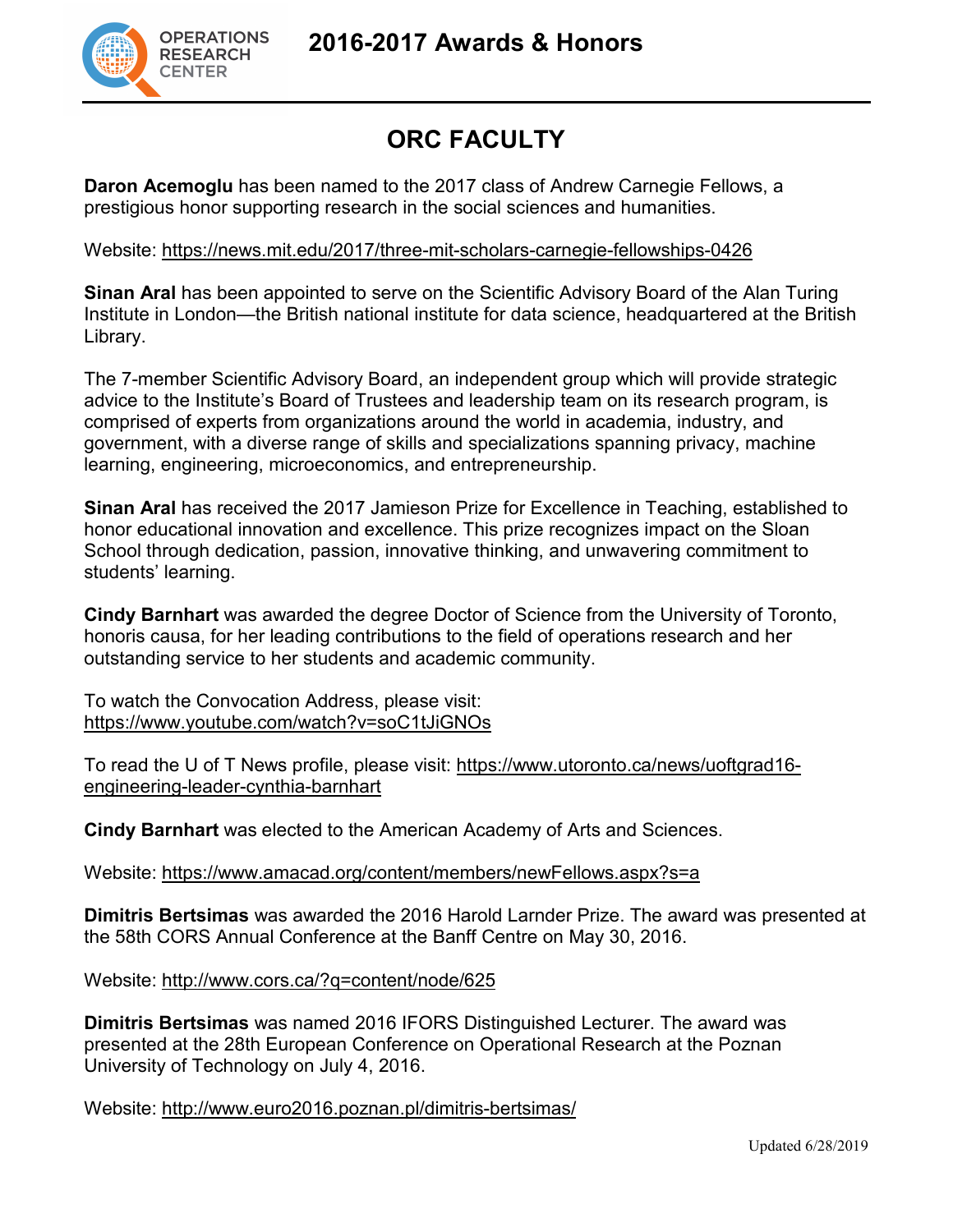

**Dimitris Bertsimas** and **Allison O'Hair**, PhD '13 have been honored with selection for the "Class Central's Top 50 MOOCS of All Time" list, based on thousands of reviews by Class Central users.

The course, 15.071x The Analytics Edge, delivered via edX and ranked #2 in Class Central Computer Science "Data Science and Big Data" courses, was one of three MIT courses in the "Top 50 MOOCS of All Time" list.

The award was announced this week in a Class Central blog post: [https://www.class](https://www.class-central.com/report/top-moocs/)[central.com/report/top-moocs/](https://www.class-central.com/report/top-moocs/)

**Dimitris Bertsimas** received a Sloan Outstanding Teacher Award for course 15.727 and 15.071 "The Analytics Edge" taught in 2017.

**Dimitris Bertsimas** was appointed Editor in Chief of INFORMS journal of Optimization.

**Vivek Farias** and **Devavrat Shah** have received the 2016 Best OM Paper in Management Science Award from the MSOM (Manufacturing and Service Operations Management) Society of INFORMS (Institute for Operations Research and the Management Sciences). This award honors their outstanding contribution among the prior three years of articles published in Management Science.

Vivek and Devavrat's winning paper, co-authored with Srikanth Jagabathula (NYU Stern), is entitled "A Nonparametric Approach to Modeling Choice with Limited Data" (Management Science 59(2), 2013).

**Patrick Jaillet** has received a Ruth and Joel Spira Award for Excellence in Teaching, from the School of Engineering, to acknowledge "the tradition of high-quality engineering education at MIT."

**Retsef Levi** and **Tom Magnanti** have received the 2016 Harold W. Kuhn Award, an annual prize which recognizes an exceptional paper published in Naval Research Logistics (NRL) during the previous three years. Their winning paper, co-authored with Jack Muckstadt (Cornell), Danny Segev (Univ. of Haifa), and Eric Zarybnisky (past MIT ORC PhD student), is entitled "Maintenance Scheduling for Modular Systems: Modeling and Algorithms" (NRL 61: 472-488, 2014).

**Jim Orlin** has won the ACM SIGecom (Association for Computing Machinery Special Interest Group on E-commerce) Test of Time Award, which recognizes papers published between 10 and 25 years ago that have had "significant impact on research or applications that exemplify the interplay of economics and computation."

Jim's winning paper, co-authored with John J. Bartholdi, III (Georgia Tech), is entitled "Single Transferable Vote Resists Strategic Voting" (Social Choice and Welfare, 8: 341-354, 1991). The award committee characterized Jim's paper as being one of two that in many ways catalyzed an entire field, noting its influence on the subfield of computational social choice.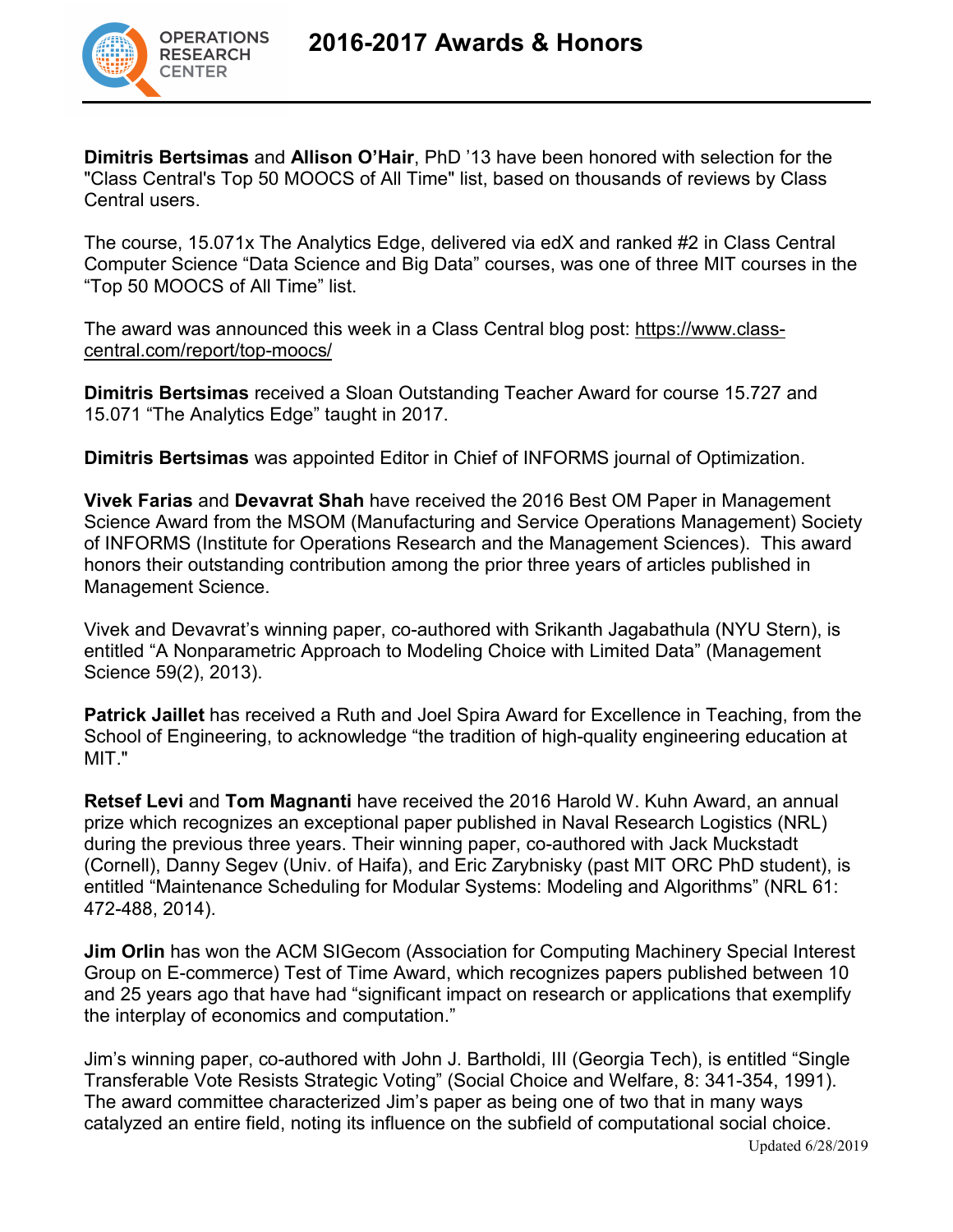

**Carolina Osorio** has won the 2016 Outstanding Paper in Urban Transportation Planning and Modeling of the Transportation Science and Logistics Society of INFORMS for the paper "A Simulation-based Optimization Framework for Urban Transportation Problems" (Operations Research 61(6):1333-1345, 2013), co-authored with Michel Bierlaire.

**Georgia Perakis** has won the 2016 Best Paper Award Competition of the INFORMS Service Science Section. Her winning paper, co-authored with Lennart Baardman, Maxime C. Cohen, Kiran Panchamgam, and Danny Segev, is entitled "Scheduling Promotion Vehicles to Boost Profits." Georgia actually had two papers that were finalists for this Best Paper Award: the other, co-authored with MIT ORC PhD student Charles Thraves, was "On a Variation of Twopart Tariff Pricing of Services: A Data Driven Approach".

**Georgia Perakis** has been selected to be an INFORMS Fellow, Class of 2016. This award honors "distinguished individuals who have demonstrated outstanding and exceptional accomplishments in operations research and the management sciences" and whose "service to the profession and to INFORMS is truly remarkable." Georgia in particular was cited for "exceptional research, spanning theory to practice with important contributions to variational inequalities, the price of anarchy, dynamic pricing and data analytics, and for her dedicated mentorship of a future generation of OR scholars."

**Georgia Perakis** was named the Sloan School Teacher of the Year.

**David Simchi-Levi**, and his Phd Students, Yan Zhao and Xiao Fang received the 2017 SIAM Data Mining Best Research paper Award. Their winning paper is entitled "Uplift Modeling with Multiple Treatments and General Response Types." The award was received in the SIAM Data Mining award ceremony on Friday April 28, 2017.

**John Tsitsiklis** has been the recipient of the 2016 ACM SIGMETRICS Achievement Award in recognition of his fundamental contributions to decentralized control and consensus, approximate dynamic programming and statistical learning.

Website:<http://www.sigmetrics.org/achievementaward-2016.shtml>

**Caroline Uhler** was named a 2017 Sloan Research Fellow.

Website:<https://sloan.org/fellowships/2017-Fellows>

**Caroline Uhler** received an NSF Career Award for her paper "Gaussian Graphical Models: Theory, Computation, and Applications".

Website: [https://www.nsf.gov/awardsearch/showAward?AWD\\_ID=1651995](https://www.nsf.gov/awardsearch/showAward?AWD_ID=1651995)

**Juan Pablo Vielma** received the Presidential Early Career Award for Scientists and Engineers (PECASE) on January 09, 2017.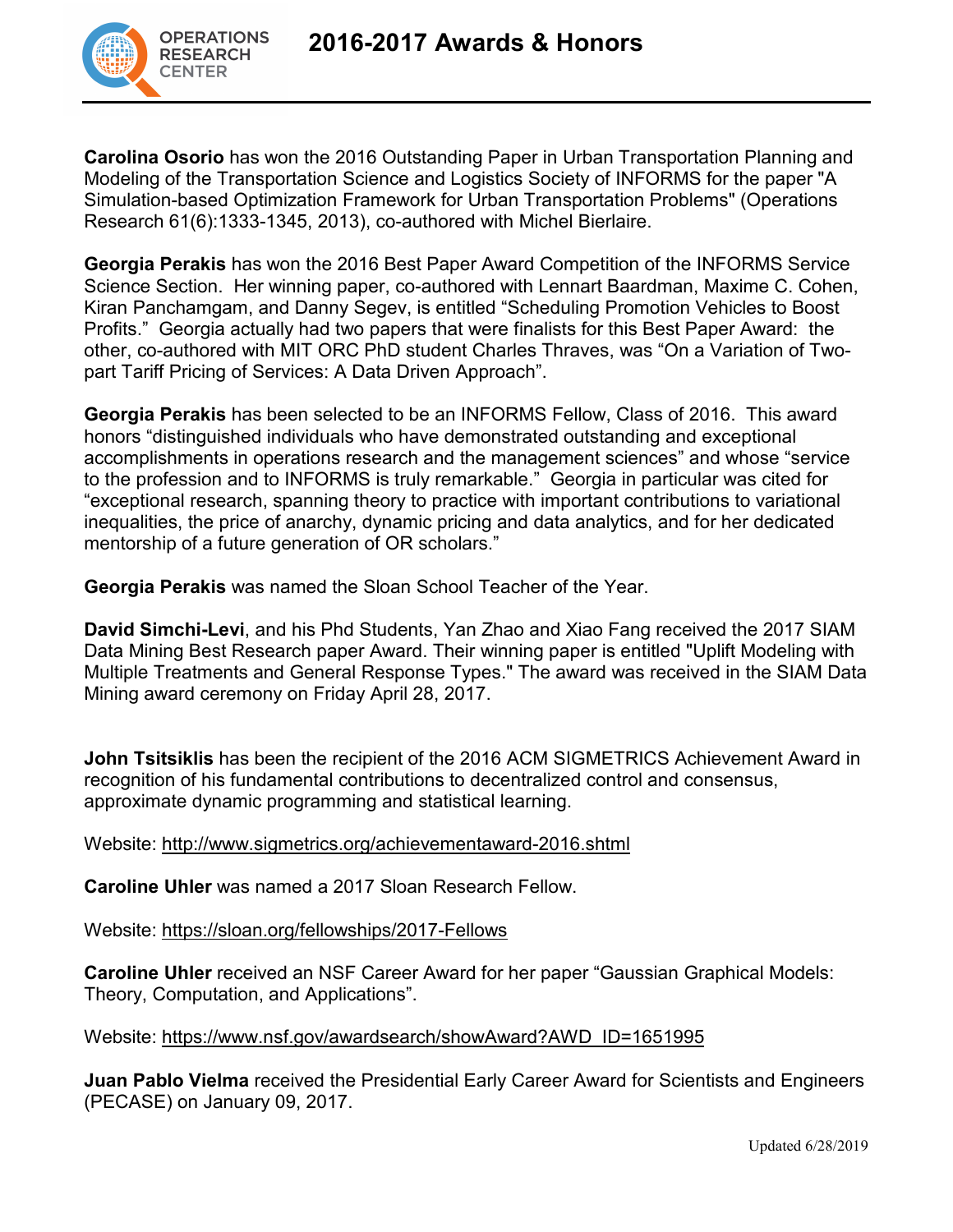

Website: [https://obamawhitehouse.archives.gov/the-press-office/2017/01/09/president-obama](https://obamawhitehouse.archives.gov/the-press-office/2017/01/09/president-obama-honors-federally-funded-early-career-scientists)[honors-federally-funded-early-career-scientists](https://obamawhitehouse.archives.gov/the-press-office/2017/01/09/president-obama-honors-federally-funded-early-career-scientists)

**Juan Pablo Vielma** has been promoted to Associate Professor.

**Y. Karen Zheng** has been promoted to Associate Professor.

## **ORC STUDENTS**

**Ali Aouad** was a finalist in the George Nicholson Student Paper Competition for his paper "Greedy-Like Algorithms for Dynamic Assortment Optimization under Multinomial Logit Preferences", co-authored with Retsef Levi and Danny Segev.

**Eduardo Candela** has been selected as member of the "Best National Engineering Graduates" Class of 2016, an honor granted by the Mexican Association of Engineering Schools and Faculties. The ceremony will take place in Mexico City on June 9th, 2017, during the XLIV National Engineering Conference.

**Lennart Baardman**, **Maxime Cohen**, and **Georgia Perakis** along with Kiran Panchamgam and Danny Segev received the 2016 INFORMS Revenue Management and Pricing Best Cluster Paper Award for the paper "Scheduling Promotion Vehicles to Boost Profits".

**Maxime Cohen** won the 2016 INFORMS Revenue Management and Pricing Section Dissertation Award [\(https://www.informs.org/Community/revenue-mgt/Awards/Dissertation-](https://www.informs.org/Community/revenue-mgt/Awards/Dissertation-Award)[Award\)](https://www.informs.org/Community/revenue-mgt/Awards/Dissertation-Award) for his PhD thesis, "Pricing for Retail, Social Networks and Green Technologies".

**Chong Yang Goh** and **Chiwei Yan** won the 2017 Hubway Data Challenge Best Data Exploration Tool award presented by Microsoft.

Website:<https://www.thehubway.com/blog/2017-datachallenge-winners>

**Swati Gupta** was a finalists in the Best Student Paper Award of the Informs Service Science Section for her paper entitled "An Efficient Algorithm for Dynamic Pricing using a Graphical Representation", coauthored by Maxime Cohen, Jeremy Kalas, Kiran Panchamgam, and Georgia Perakis.

**Swati Gupta**, **John Silberholz**, and **Iain Dunning** received a "Special Recognition" from the INFORMS Computing Society, as a part of the 2016 ICS Student Paper Award [\(https://www.informs.org/Community/ICS/Prizes/Student-Paper-Award\)](https://www.informs.org/Community/ICS/Prizes/Student-Paper-Award), for the paper "What Works Best When? A Systematic Evaluation of Heuristics for Max-Cut and QUBO".

**Joey Huchette**, **Miles Lubin**, and **Iain Dunning** were awarded the prestigious INFORMS computing society prize [\(https://www.informs.org/Community/ICS/Prizes/ICS-Prize\)](https://www.informs.org/Community/ICS/Prizes/ICS-Prize) for the mathematical programming modeling language JuMP, 2016.